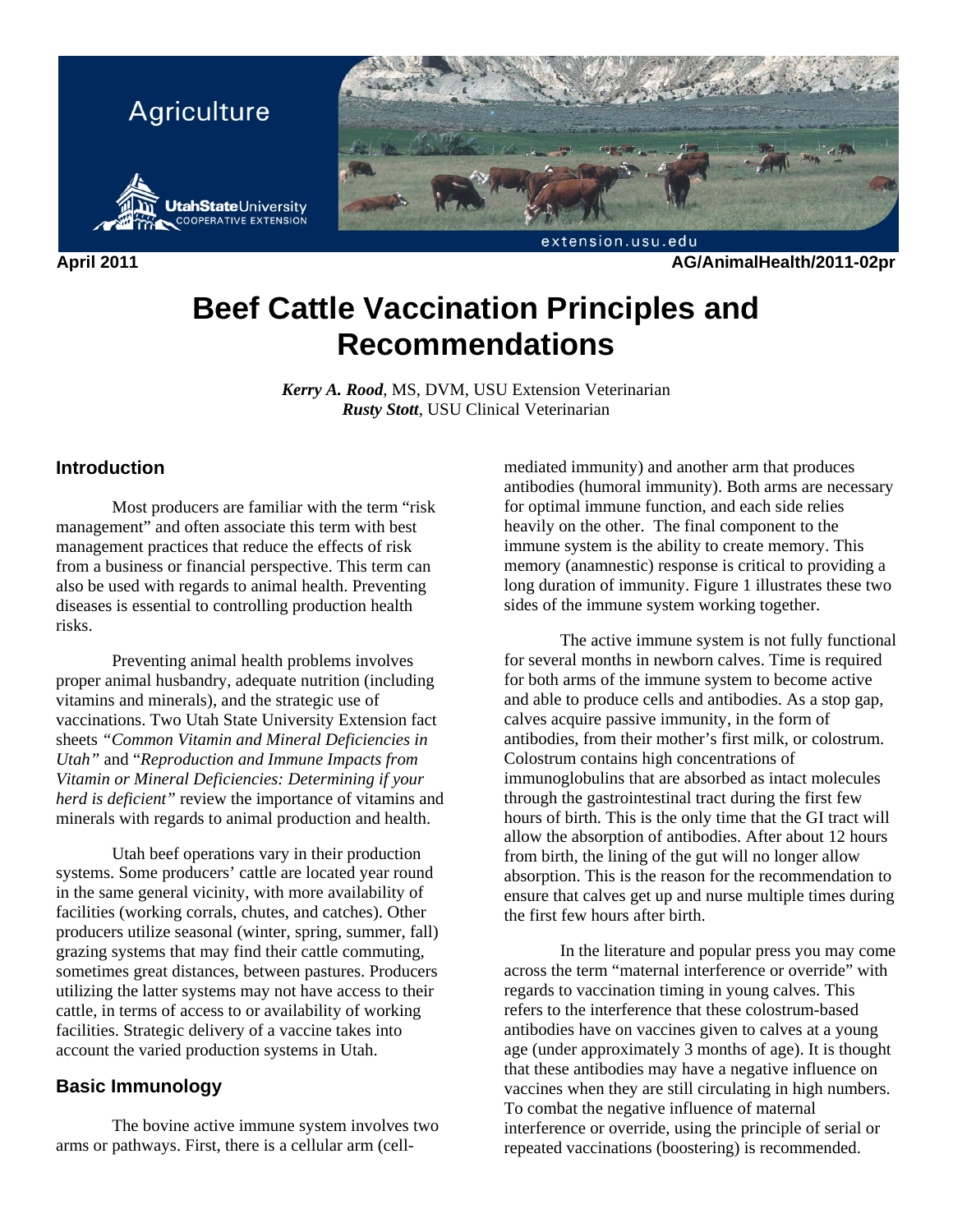

**Figure 1. The sequence of events after a virus invades the host. (Used with permission from Dr. James England.)** 

## **Attenuated versus Inactivated**

 Some viral vaccines contain viral fractions that have been prepared in such a way as to still be "alive" and able to replicate in the animal without causing disease. These *attenuated* viruses have been commonly referred to as "modified live." On the other hand, some vaccines contain just the viral fractions (antigens) that elicit or produce an effective immune system response without the need for replication. These inactivated viral vaccines are commonly referred to as "killed" vaccines. Both types stimulate the immune system.

 Recent research suggests that attenuated and inactivated vaccines can stimulate both arms of the immune system. There are some advantages to attenuated vaccine preparations with regards to maternal influence. Because they replicate within the calf, they are generally considered better at overcoming the maternal influence left over from ingestion of colostrum.

 In some rare documented cases, replication by the attenuated IBR virus can cause abortion. Cattle that have been vaccinated with attenuated IBR fractions within the past year with the same vaccine seem to be immune to vaccine-induced reproductive failure. Inactivated vaccines on the other hand do not contain the same label precautions that attenuated do and can be

delivered safely to calves nursing pregnant mothers and can be effective in overriding maternal influence if repeat boosters are given per label instructions.

# **Common Diseases**

 Some diseases are commonly found in your area whereas others may not be. Consult your local veterinarian for specific area recommendations. For the most part, however, it is commonly recommended that vaccines be used to prevent the upper respiratory disease complex and for the prevention of clostridial diseases. Table 1 lists the diseases commonly vaccinated for in Utah.

#### **Calves versus Cows**

 Calves need to experience a series of inoculations in order for their immune systems to be fully primed. These boosters need to be given according to manufacturer's recommendations and vary for each product/vaccine used. There are, however, some general guiding principles that apply across the board. To overcome maternal influence in systems where calves can be conveniently worked multiple times, booster inactivated (killed) viral vaccines approximately 1 month after the initial dose. For production systems that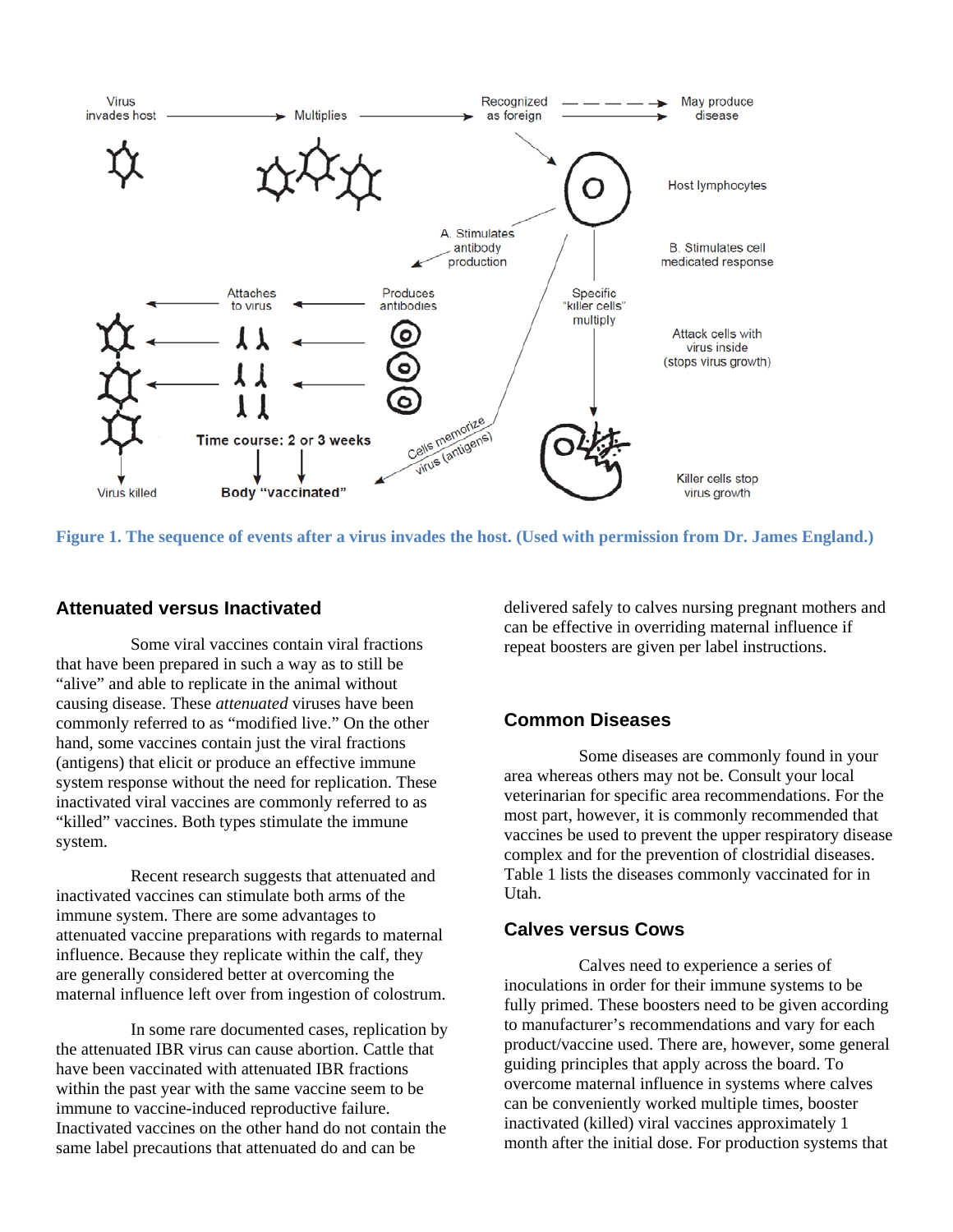#### **Table 1. Common vaccines used in Utah for cow-calf producers.**

| <b>Disease</b>                                 | <b>Common Vaccine Reference</b>                                                                                                                       | Requirement                    | <b>Notes</b>                                                     |
|------------------------------------------------|-------------------------------------------------------------------------------------------------------------------------------------------------------|--------------------------------|------------------------------------------------------------------|
| <b>Bovine Respiratory</b><br>Disease (BRD)     | IBR (infectious bovine<br>rhinotracheitis)<br>$PI_3$ (parainfluenza-3)<br>BVD (bovine viral diarrhea)<br>BRSV (bovine respiratory<br>syncytial virus) | Annual                         | 30 days prior to breeding                                        |
| <b>Clostridial Disease</b>                     | 7 or 8 way <i>Clostridial spp</i> .<br>vaccine                                                                                                        | Annual                         | Spring prior to branding and castration,<br>prior to confinement |
| <b>Brucellosis</b>                             | <b>RB51</b>                                                                                                                                           | Required by<br>law for females | Once between $4 - 12$ months of age                              |
| <b>Bacterial Pneumonia</b><br>(shipping fever) | Pasteurella multocida<br>Mannheimia haemolytica<br>Histophilus somni                                                                                  | Optional                       | 30 days prior to weaning, exhibition, or<br>confinement          |
| Trichomoniasis                                 | Tritrichomonas foetus Trich<br>vaccine                                                                                                                | Optional                       | Prior to breeding                                                |
| Leptospirosis                                  | 5-way Lepto                                                                                                                                           | Optional                       | 30 days prior to breeding                                        |
| Vibriosis                                      | Vibrio                                                                                                                                                | Optional                       | 30 days prior to breeding                                        |
| Pinkeye                                        | Moraxcilla bovis                                                                                                                                      | Optional                       | Prior to insect season or as needed                              |

do not allow for repeat handling of calves, attenuated (modified live) products are recommended. With all injectable products, be sure to read and follow label instructions.

 In Utah, our larger cow-calf operations graze on summer public lands with turnout dates historically around the first to middle of June. Bulls and cow-calf pairs are turned out together and spend the entire grazing season on these, often remote, allotments. In this scenario, the calves and cattle should be vaccinated 30 days prior to turnout to ensure optimum immunity during the breeding season. Producers commonly provide these vaccines during branding. In these production systems the calving interval (period) might be quite long because bulls were not removed the previous year when they were on allotment. At branding, producers might find calves that range between one and several months of age. In this scenario, where a booster is not possible, using an attenuated (modified live) vaccine will provide a greater measure of protection for the calves.

 Cows and replacement heifers should be vaccinated prior to the start of the breeding season with the upper respiratory vaccines to optimize protection

against some of the viruses that can cause reproductive problems. These include IBR and BVD. Bovine viral diarrhea can cause fetal infections if the pregnant cow is exposed to the virus during the first few months of gestation. To prevent this, choose a vaccine that provides a label claim for reducing fetal infections and the subsequent development of "persistently infected" BVD calves.

 These vaccines are commonly referred to as fetal protective. Using vaccines with labeled claims of one year duration of immunity will provided the most complete protection.

# **Pre-conditioning (weaning) Health Programs**

 There is good evidence that suggests calves having had a set of shots prior to weaning perform better in the background and finishing phases. Additionally, historical data show there is a financial incentive when calves participate in a health program. In order for these programs to work, they need to be recognized and documented. You might be familiar with the names of a few of these programs such as Select VAC or VAC-45. The concept is to use and standardize vaccines (along